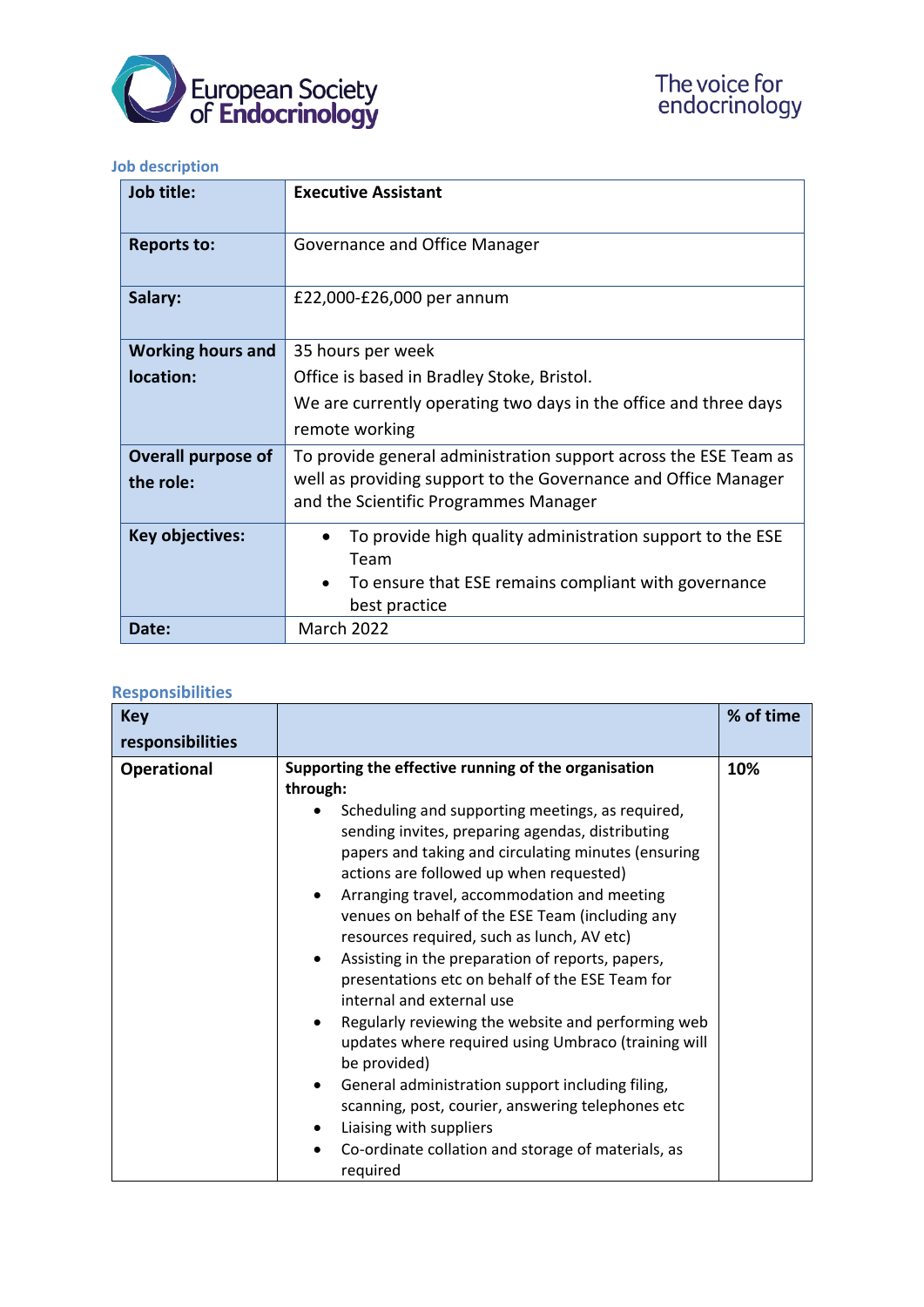|                  | Supporting the Governance and Office Manager and the                                                                                                                                                                                                                                                                                                          | 70% |
|------------------|---------------------------------------------------------------------------------------------------------------------------------------------------------------------------------------------------------------------------------------------------------------------------------------------------------------------------------------------------------------|-----|
|                  | <b>Scientific Programmes Manager through:</b>                                                                                                                                                                                                                                                                                                                 |     |
|                  | Ensuring committee remits are kept up to date and<br>historical records maintained                                                                                                                                                                                                                                                                            |     |
|                  | Assisting in the scheduling, planning and supporting<br>$\bullet$<br>committee meetings including venue and travel<br>arrangements, sending of invites, finalisation and the<br>distribution of agenda and papers                                                                                                                                             |     |
|                  | Maintaining the Declaration of Conflicts register and<br>٠<br>circulate to the responsible ESE Team member in<br>advance of a scheduled committee meeting                                                                                                                                                                                                     |     |
|                  | Assisting in the compliance of organisational<br>٠<br>requirements (eg. Charity Commission, Companies<br>House, GDPR requirements) and to maintain up-to-<br>date records, documentation and policies                                                                                                                                                         |     |
|                  | Assisting in developing, maintaining and production<br>of policy documents and records where relevant (eg.<br>IT Equipment log, timesheets, holiday records as an<br>example)                                                                                                                                                                                 |     |
|                  | Assisting in the scheduling, organisation and<br>٠<br>preparation of new Committee member inductions<br>Assisting in the effective delivery of Awards and                                                                                                                                                                                                     |     |
|                  | Grants programme (including endorsement requests<br>and European Lectures) through its administration<br>and liaising with the Association Management<br>supplier as appropriate                                                                                                                                                                              |     |
|                  | Assisting in the effective delivery of ESE educational<br>$\bullet$<br>meetings, in liaison with the Event Manager as<br>appropriate, including the management of the<br>Registration inbox, supporting the co-ordination of<br>the logistics and activities, attendance at the event<br>(if required) and administering the certification of<br>the activity |     |
|                  | Support to Working Groups/SIGs as required<br>Support to clinical and scientific projects, where<br>directed                                                                                                                                                                                                                                                  |     |
|                  | Responsible for management of mailboxes, such as<br>ESE Office, ESE President and Registration and<br>assisting with membership enquiries and the ECAS                                                                                                                                                                                                        |     |
|                  | mailbox                                                                                                                                                                                                                                                                                                                                                       |     |
| <b>Financial</b> | Maintain and reconcile expenses for the ESE Team on a<br>$\bullet$<br>monthly basis, including obtaining the internal approval<br>signatures and providing to the Finance Team (via the                                                                                                                                                                       | 20% |
|                  | Association Management provider)<br>Code invoices, check against budget, seek internal<br>$\bullet$<br>approval, and provide to the Finance Team (via the<br>Association Management provider)<br>Raise sales invoice requisitions as directed, arranging<br>$\bullet$<br>internal approval signatures, and providing to the                                   |     |